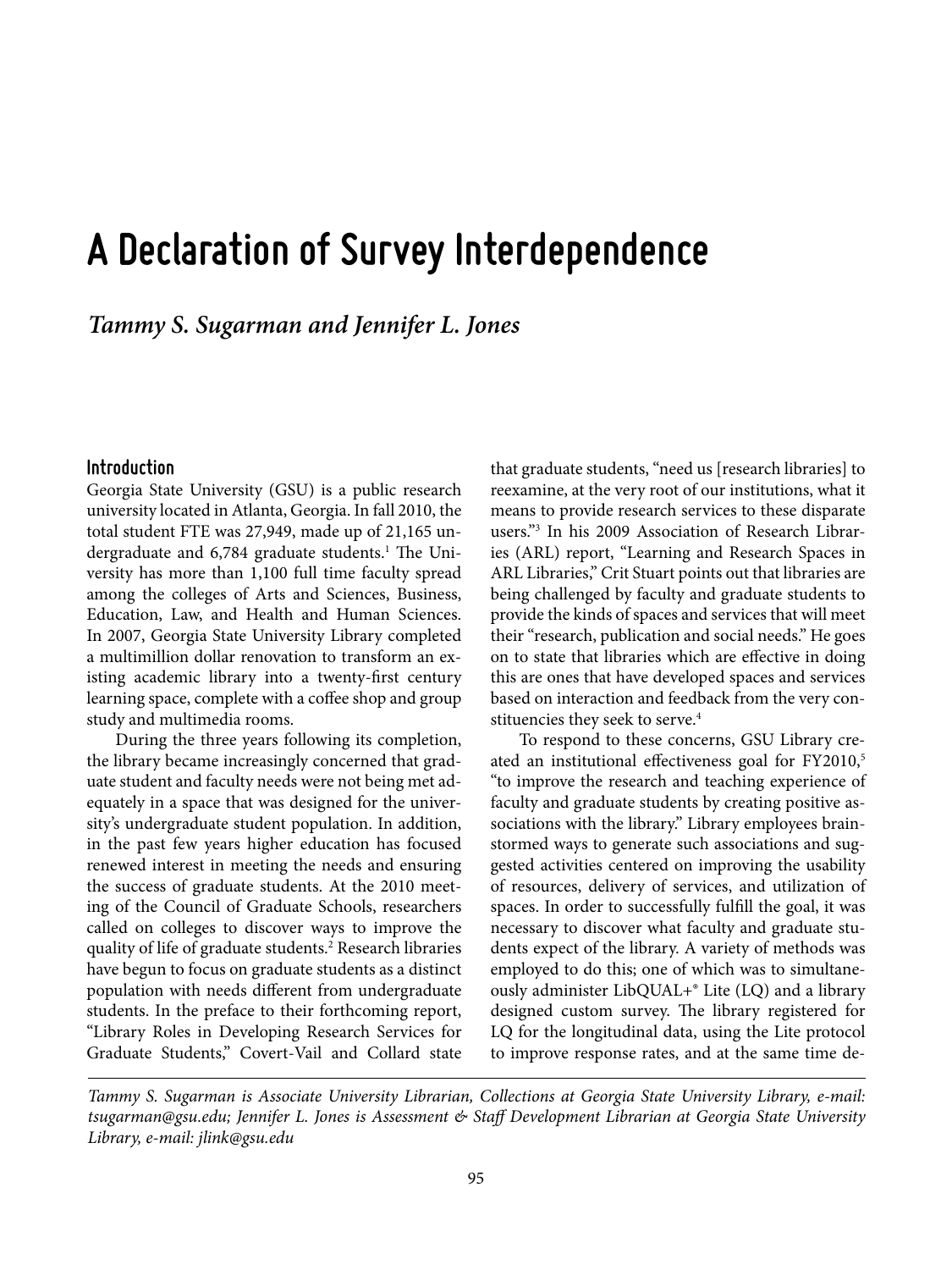signed a survey to gather locally focused information not collected through LQ.

This paper discusses how GSU Library discovered what faculty and graduate students expected of the library by simultaneously administering two surveys to the same user population. The data collected from the surveys is reported and discussed, and the paper concludes with the changes under consideration based on the survey data results.

#### **Literature Review**

Library use and user studies have been conducted in libraries for many years. LQ, one of the most prevalent survey tools, has been used for over a decade by more than 1,200 libraries.<sup>6</sup> While the majority of use and user studies reported in the literature have focused on services and spaces for undergraduates, in the past ten years there has been an increase in research on the information seeking needs and levels of service satisfaction of graduate students and/or faculty. Several studies have focused on surveying graduate and/or professional students to determine their information seeking needs as well as their awareness and use of and satisfaction with library services. Fleming-May and Yuro's custom designed survey and focus groups with PhD students in social sciences revealed that this group had research and library-related needs unique to their role as doctoral students and future faculty, and concluded that "librarians should not expect to serve doctoral level students in the same manner as faculty, undergraduates, or even master's-level students."7 Chrzastowski and Joseph distributed a webbased survey to University of Illinois at Urbana-Champaign graduate and professional students to see if students' disciplines influenced their use of the library.8 Fleming-May and Yuro; Kayongo and Helm; and Washington-Hougland and Cloughtery all discovered that the students they surveyed were, as a whole, unaware of the services that librarians could provide for them.<sup>9</sup> The students ranked library collections as more important to their research than librarians with subject expertise. Using data from a LQ survey, Jankowska, Hertel, and Young looked at external benchmarks (peer institutions) and survey comments and found that the physical library was still important to many graduate students and they desired more quiet study areas and graduate carrels. Similar to the research mentioned above, this study also found "a lack of awareness of certain [library] services and resources".<sup>10</sup> The authors concluded that focusing on a particular user group, graduate students, helped them recognize the services and resources this distinct group valued most highly and will serve to inform the library›s plans for improvement.

Other studies surveyed faculty only and used data from LQ and local survey results to try and measure faculty satisfaction and use of library collections and specialized library services, such as those provided by liaison or subject specialist librarians, or services provided to faculty teaching distance education (online) courses.11 Additional studies have looked at graduate students and faculty together as a user group. Antell and Engel developed a questionnaire based on the concept of "library as place" which was distributed to faculty and doctoral students and found that younger scholars valued the library›s "conduciveness to scholarship" and spent more time in the building than older scholars. Jones and Kayongo analyzed qualitative LQ survey comments to see what issues were of importance to specific user groups. They observed that both faculty and graduate students highly valued the collections, and desired an increase in electronic access to journals. Faculty expressed more dissatisfaction with the collections than graduate students; both groups highly valued interlibrary loan services.12 Only one article was found that discussed the creation of a library space specifically to meet the needs of graduate students and faculty. Librarians at Florida State University conducted focus groups and interviews with faculty and graduate students to inform the development of the "Scholars Commons," a place with quiet study areas for faculty and graduate students apart from the social spaces used by undergraduates. Discussions with the faculty and graduate students revealed they "wanted study space over technology space."13

The studies presented in the literature have shown that libraries have been administering both LQ and local surveys for several years and examining the responses of faculty and graduate students as distinct user groups in order to inform collection and service decisions. However, no studies in the literature were found that administered both LQ and a local survey to the same user population at the same time. GSU Library took this unique approach in order to focus on the library›s distinctive circumstances and measure the impact of the library's services and collections on graduate student and faculty research endeavors. As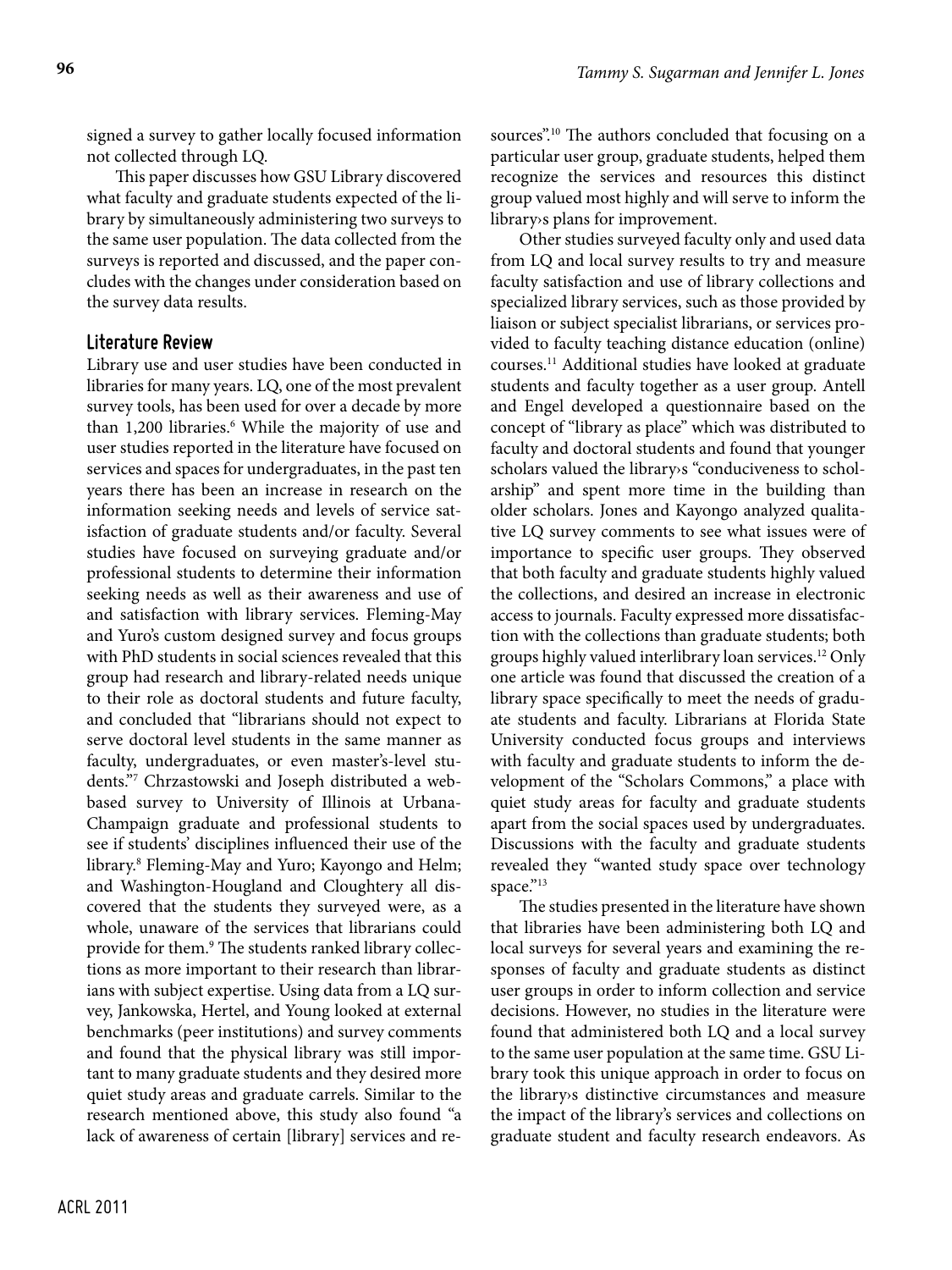Sutton, Bazirgian, and Zerwas state in their article about library service perceptions, "local factors dramatically affect the responses and should drive local service decisions rather than relying on aggregate data."14

#### **Methodology**

GSU Library administered LQ in 2003, 2005, and 2007, and in late spring 2009, when the new annual goal was established, contemplated running the survey again. LQ is a survey instrument originally developed by Texas A&M Libraries and now maintained by ARL. It aims to "measure user perceptions of service quality in three dimensions: Affect of Service, Information Control, and Library as Place."15 Although the GSU Library's LQ response rate had declined with each iteration since 2003, library administrators decided to participate in LQ once again in spring 2010 for the longitudinal data it would continue to build. A side benefit was that some of the LQ data could be used to inform faculty and graduate students' perceptions of library service, which would be useful in evaluating the library's progress toward the annual goal.

The response rate issue and complaints about survey length from survey takers prompted the library to use the LQ Lite protocol in 2010, which was piloted by ARL in spring 2008 and made available in fall 2009. Using the Lite protocol "each participant completes only eight of the 22 core survey items,"16 three of which are the same for all participants, and the other five randomly selected. Based on this model, "…data are collected on *all* questions, but each user answers fewer questions, thus shortening the required response time."17 Libraries can choose the percentage of respondents to receive the Lite version, and GSU Library elected to send Lite to 100 percent of survey takers.

While helpful, the information collected through LQ would not be altogether relevant for the library's FY10 focus on faculty and graduate students. Library administrators agreed to release a second survey that was tailored to gather the specific information the library needed to evaluate effort toward the library's annual goal and the year-end institutional effectiveness assessment report. The Library Priorities and Satisfaction Survey (LPSS) was developed by a small group comprised of the social work librarian, the creative manager, the associate university librarian for collections, and the assessment & staff development librarian. The group used items from the survey instruments of the University of Washington Libraries,<sup>18</sup> Emory University Libraries,<sup>19</sup> and the Massachusetts Institute of Technology Libraries<sup>20</sup> as models and solicited advice on survey design from the GSU Office of Institutional Research.

The aim of LPSS was four-fold. First of all, the library wanted to gather information on the importance of the library's services and resources to faculty and graduate students in order to better prioritize what is available. Secondly, the library wanted to determine faculty and graduate students' levels of satisfaction with the services and resources offered. Thirdly, the library wanted to gauge faculty and graduate students' awareness of the library's services and resources. The final aim was to attempt to measure the library's impact on faculty and graduate students' research and teaching. The survey items included satisfaction ratings, importance ratings, awareness questions, teaching and research impact questions, marketing preferences, and demographic information. The final version of the faculty survey included sixteen or seventeen items, and the graduate student survey contained eighteen or nineteen items, depending on how respondents answered one of the questions (see appendices 1 and 2).

A programmer from the GSU Information Systems & Technology Department generated lists of email addresses for all non-library, non-College of Law faculty and all non-College of Law graduate students. (The College of Law was excluded from the survey population, because it has a distinct library.) An analyst from the Office of Institutional Research randomly split each list in half. On March 22, 2010, one-half of faculty and one-half of graduate students in the selected population received e-mail invitations to complete LQ. The Office of Institutional Research launched LPSS via eListen survey software<sup>21</sup> on March 24, 2010. The remaining one-half of faculty and graduate students received email invitations containing the link to LPSS. Both surveys remained open for three weeks. All survey takers received one reminder email.

#### **LQ Findings**

The library anticipated that using the eight-item Lite version of LQ rather than the twenty-two-item version would result in a better response rate. Unfortunately, the response rate dropped again in 2010; however, responses were fairly representative of most broad sub-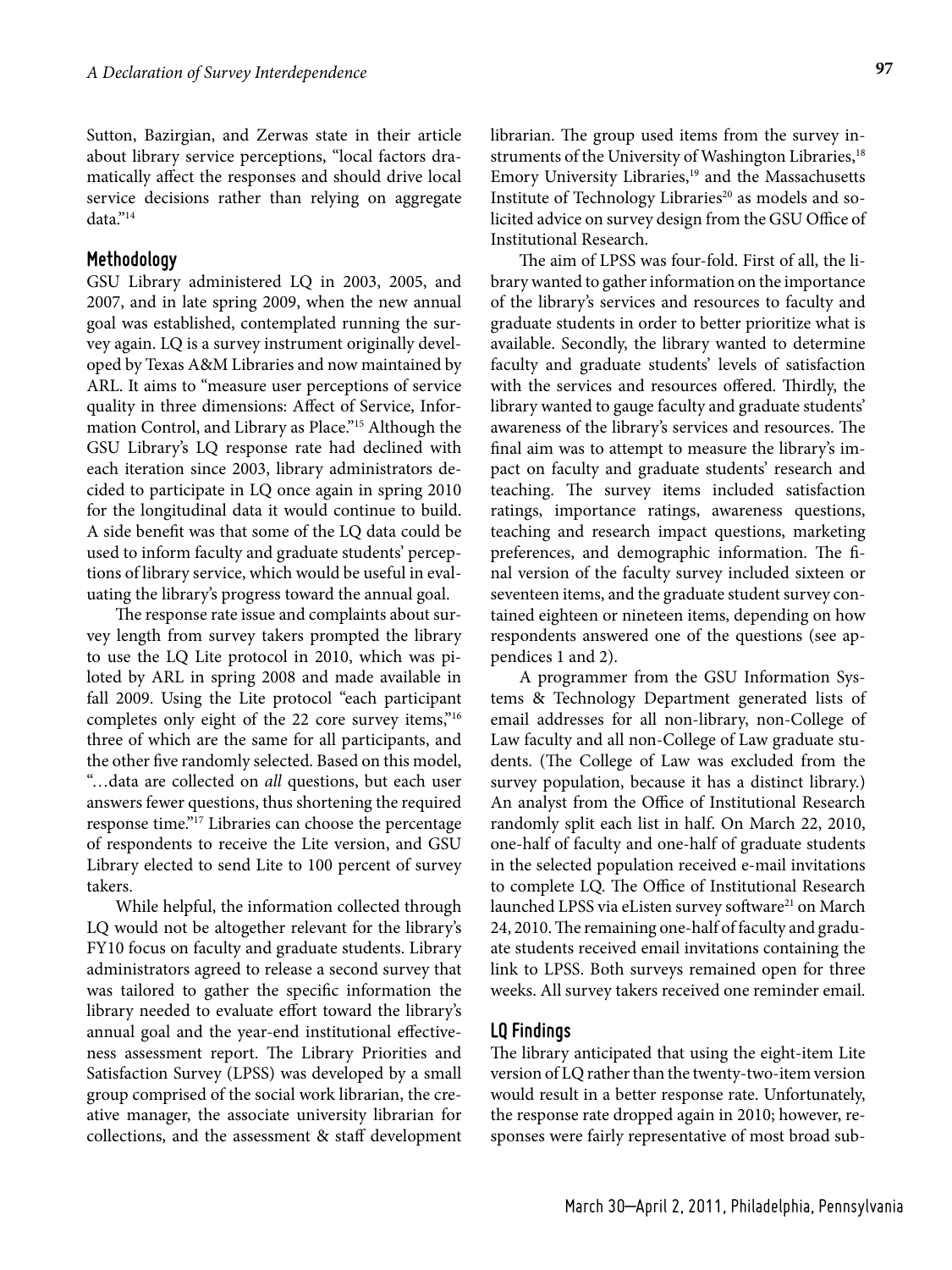| <b>TABLE 1</b><br>Mean Scores* for LibQUAL+ <sup>®</sup> Affect of Service items |                 |                 |                              |                              |  |
|----------------------------------------------------------------------------------|-----------------|-----------------|------------------------------|------------------------------|--|
| Affect of Service items                                                          | Faculty<br>2007 | Faculty<br>2010 | Graduate<br>Students<br>2007 | Graduate<br>Students<br>2010 |  |
| Employees who instill confidence in users (AS-1)                                 | 6.79            | 7.00            | 6.57                         | 7.38                         |  |
| Giving users individual attention (AS-2)                                         |                 | 7.91            | 6.60                         | 6.56                         |  |
| Employees who are consistently courteous (AS-3)                                  |                 | 7.84            | 7.14                         | 8.00                         |  |
| Readiness to respond to users' questions (AS-4)                                  |                 | 8.50            | 7.30                         | 7.75                         |  |
| Employees who have the knowledge to answer user questions (AS-5)                 | 7.20            | 8.07            | 7.24                         | 8.07                         |  |
| Employees who deal with users in a caring fashion (AS-6)                         | 7.26            | 7.90            | 7.01                         | 7.42                         |  |
| Employees who understand the needs of their users (AS-7)                         | 7.29            | 7.40            | 6.91                         | 7.07                         |  |
| Willingness to help users (AS-8)                                                 | 7.43            | 7.60            | 7.19                         | 7.36                         |  |
| Dependability in handling users' service problems (AS-9)                         | 7.05            | 8.15            | 7.11                         | 7.00                         |  |
| *The scale is $1-9$ with 9 being high.                                           |                 |                 |                              |                              |  |

ject disciplines, including business; communication/ journalism; humanities; performing and fine arts; and science, math, and computer science. LQ encourages institutions to examine respondent representativeness; that is, the degree to which respondents are representative of the survey population as a whole. "[B] y comparing the demographic profiles of survey completers with the population," a library can determine the representativeness of the survey data.<sup>22</sup> The library felt comfortable relying on the results based on representativeness.

For the library's annual goal and institutional effectiveness assessment report, the library was most interested in survey results in the Affect of Service and Library as Place categories. Affect of Service (AS) category items measure the customer service, knowledge, and expertise of library employees. The AS results from LQ indicated that faculty and graduate students were quite satisfied with the customer service they received from library employees. Table 1 provides a comparison of the relevant 2007 and 2010 faculty and graduate student scores. All scores improved with only two exceptions; graduate students AS-2, and graduate students AS-9. The improved scores were supported by comments such as, "The library staff is

| TABLE 2                                            |                              |      |      |      |  |  |
|----------------------------------------------------|------------------------------|------|------|------|--|--|
| Mean Overall Service Quality Scores* for Libqual+® |                              |      |      |      |  |  |
| 2003<br>2005<br>2007<br>2010                       |                              |      |      |      |  |  |
| Faculty                                            | 7.07                         | 6.95 | 7.08 | 7.47 |  |  |
| Graduate Students                                  | 6.82<br>6.84<br>7.33<br>7.00 |      |      |      |  |  |
| *The scale is $1-9$ with 9 being high.             |                              |      |      |      |  |  |

always excellent," "I always receive very professional treatment," and "I have found the library staff quite knowledgeable and helpful." Overall, findings showed that faculty and graduate students' perceptions of the service provided by the library improved.

Survey items in the Library as Place (LP) category are designed to gather information about the library's physical presence. In 2010, the library was particularly interested in graduate students' perceptions of quality in the Library as Place category. The library already knew that undergraduate students used the library heavily and were satisfied with the space. However, as mentioned previously, there was a concern that graduate students felt that they did not have adequate and/ or appropriate spaces in the library. Not surprisingly, graduate students' ratings of Library as Place fell as compared to 2007, and their open-ended comments reflected the lower scores. They commented that the library "need[s] more quiet areas"; that the "noise level is unacceptable"; and that the library is "much too social."

### **LPSS Findings**

The response rate of LPSS was higher than the LQ response rate, particularly for faculty. Possible reasons are that LPSS seemed more specific to GSU Library and that the survey came across as "homegrown." For the purposes of the annual goal and the institutional effectiveness assessment plan, the library was most interested in data related to customer service provided by library employees, library services, study space in the library for graduate students, the library's blog,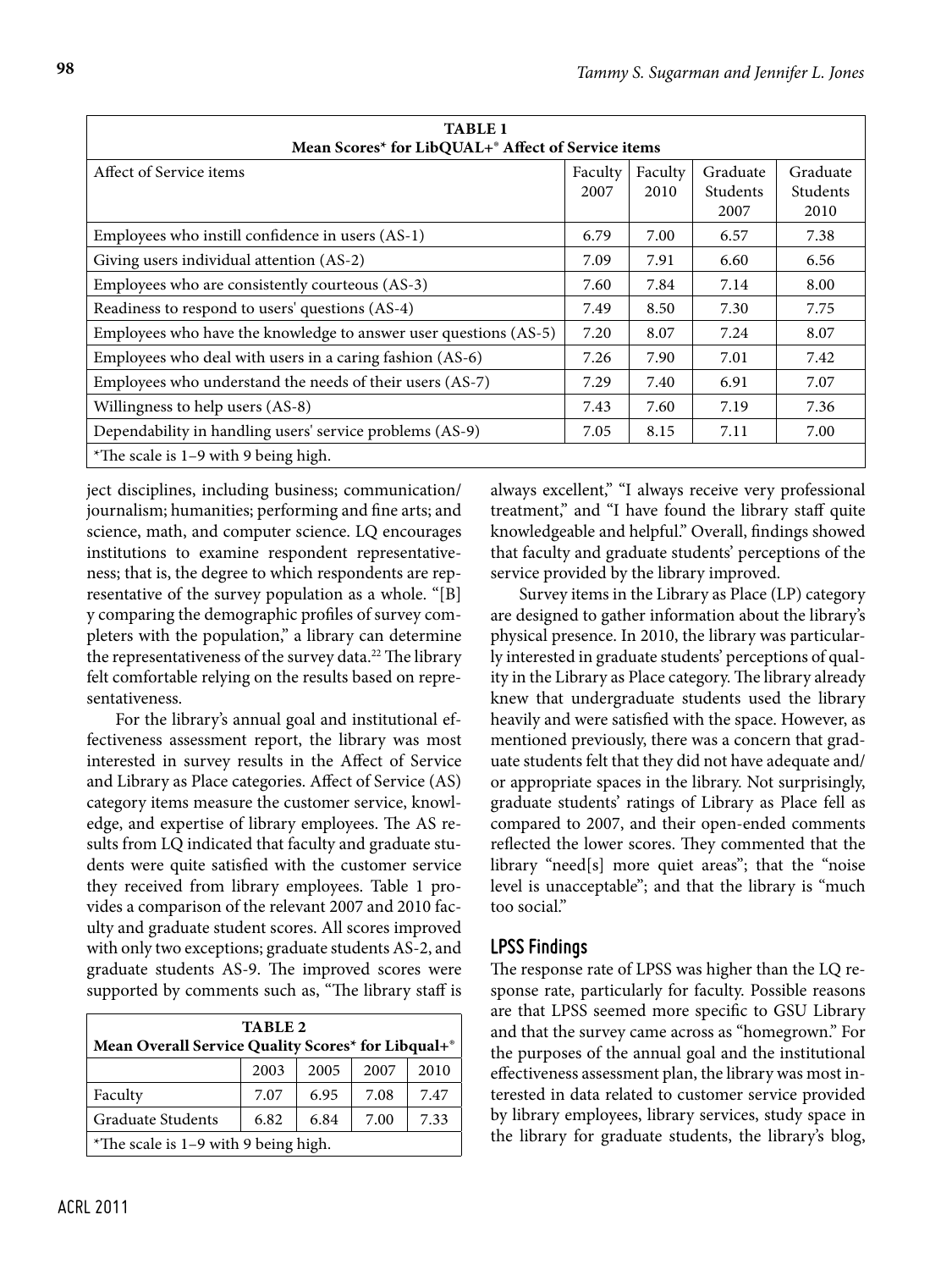| <b>TABLE 3</b><br>Graduate Students' Mean Scores* for Libqual+<br><b>Library as Place Items</b> |      |      |      |  |  |
|-------------------------------------------------------------------------------------------------|------|------|------|--|--|
| Library as Place items                                                                          | 2005 | 2007 | 2010 |  |  |
| Library space that inspires<br>study and learning (LP-1)                                        | 5.41 | 6.82 | 6.51 |  |  |
| Quiet space for individual<br>activities (LP-2)                                                 | 6.32 | 6.87 | 5.27 |  |  |
| A comfortable and inviting<br>location (LP-3)                                                   | 6.24 | 7.03 | 6.41 |  |  |
| A getaway for study, learning,<br>or research (LP-4)                                            | 6.21 | 6.86 | 6.75 |  |  |
| Community space for group<br>learning and group study<br>$(LP-5)$                               | 6.26 | 7.13 | 7.06 |  |  |
| *The scale is $1-9$ with 9 being high.                                                          |      |      |      |  |  |

and the library's impact on teaching and research activities.

The customer service results from LPSS indicated that graduate students and faculty were satisfied with the customer service they receive from library employees. Table 4 provides scores from relevant survey items. Since this was the first iteration of the survey, no comparison data are available. Respondents commented about the library's "[e]xcellent staff," and their "… great experiences with the library staff, such as those at the check-out desk and reference librarians." Graduate students' highest satisfaction scores went to in-person and online assistance from librarians, and the scores were reflected in comments such as, "I … have found the staff to be very friendly and helpful, as well as competent."

Faculty were asked to rate the importance of various services and resources. Faculty indicated that digital desktop delivery of articles, interlibrary loan, and

GIL Express (the statewide book borrowing service), were most important to them. From the same list of services and resources, they were asked to rate their satisfaction. Faculty responded that they were most satisfied with interlibrary loan, instruction by librarians for specific classes, and digital desktop delivery of articles. Graduate students also were asked about importance and satisfaction. They gave their highest importance rating and lowest satisfaction rating to quiet study areas. Also important to graduate students were subject librarians' online research guides and the library's group study rooms. As mentioned previously, the library was particularly interested in graduate students' satisfaction with library space. The graduate student LPSS included an item about satisfaction with the library's study space in general, which received an average score of 2.8 on a 4.0 scale.

LPSS included several questions about the library's blog, as well.<sup>23</sup> Since fall 2009, the library has worked to make its blog a high-quality informationsharing and promotional tool. These efforts were due in part to an institutional effectiveness assessment initiative to use the blog as a method of outreach to faculty and graduate students. The library wanted to find out whether faculty and graduate students knew about the blog and were relying on it to keep up with library information. Over one-third of faculty respondents were not aware of the library blog and also indicated they did not prefer it as a tool for learning about library services and resources. The graduate student response was quite similar; nearly 40 percent were unaware of the blog and ranked it near the bottom in a list of seventeen options for learning about the library. Both faculty and graduate students chose the library website as the method they preferred to use to learn about library services and resources.

| <b>TABLE 4</b><br>Mean Scores* for Selected Library Priorities and Satisfaction Survey Items                                                                                                                                                                                                        |          |                   |  |  |  |
|-----------------------------------------------------------------------------------------------------------------------------------------------------------------------------------------------------------------------------------------------------------------------------------------------------|----------|-------------------|--|--|--|
| How satisfied are you with the way the library provides each service or resource?                                                                                                                                                                                                                   | Faculty  | Graduate Students |  |  |  |
| In-person assistance from a librarian                                                                                                                                                                                                                                                               | 3.42     | 3.46              |  |  |  |
| Online assistance from a librarian (Ask-A-Librarian)                                                                                                                                                                                                                                                | $3.47**$ | 3.33              |  |  |  |
| One-on-one research appointment with a librarian                                                                                                                                                                                                                                                    | $3.67**$ | $3.52**$          |  |  |  |
| Instruction by librarians for specific GSU classes                                                                                                                                                                                                                                                  | 3.59     | $3.48**$          |  |  |  |
| *The scale is 1-4 with 4 being high.                                                                                                                                                                                                                                                                |          |                   |  |  |  |
| **One-third or more of respondents answered "not applicable" for this item, which should be considered along<br>with the score. Those who use the service scored it highly; however, one-third or more of respondents do not<br>know about the service and/or do not take advantage of the service. |          |                   |  |  |  |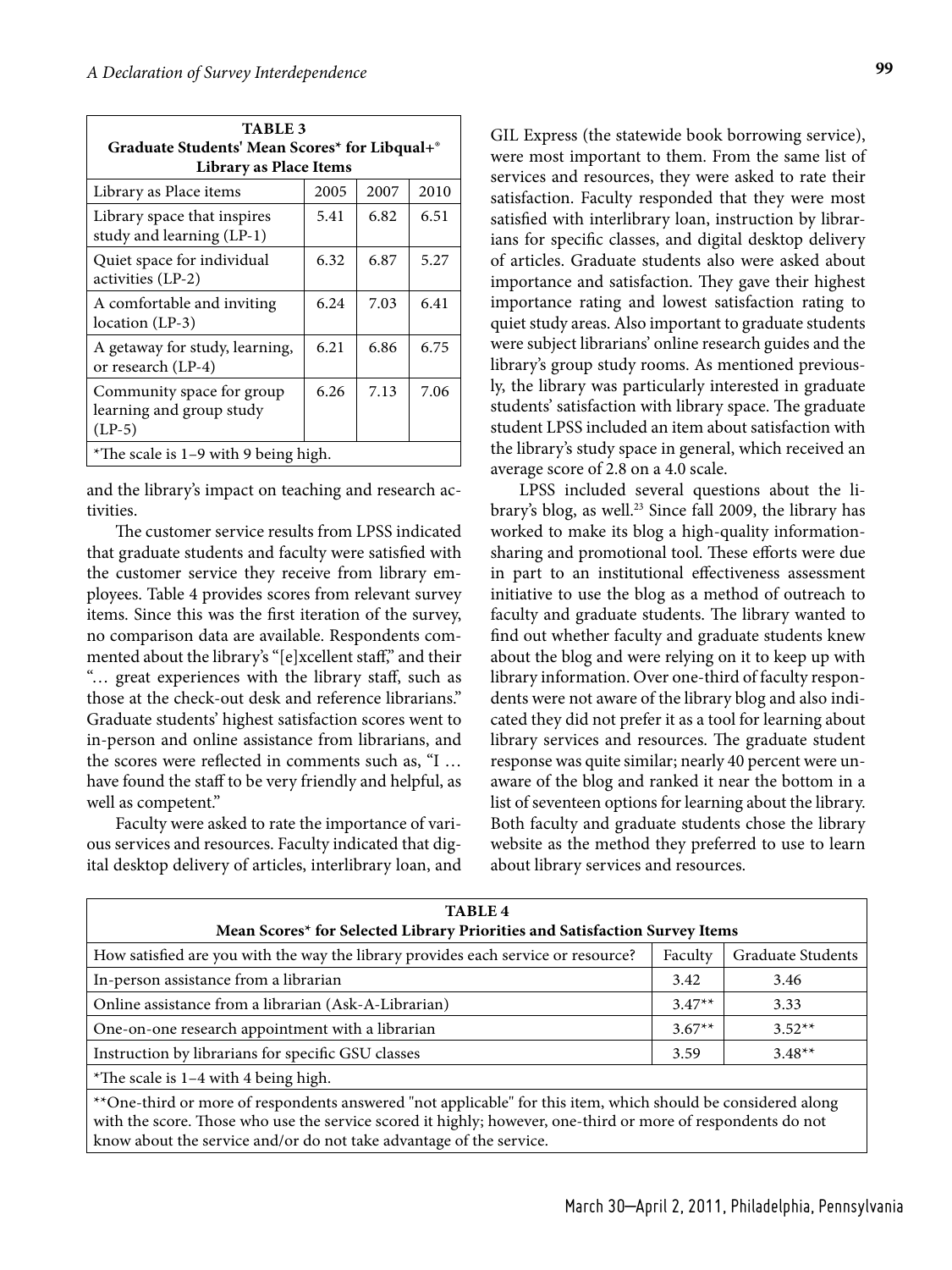| <b>TABLE 5</b><br>Mean Scores* For Selected Library Priorities And Satisfaction Survey Items                                           |                                |                                  |  |  |  |
|----------------------------------------------------------------------------------------------------------------------------------------|--------------------------------|----------------------------------|--|--|--|
| How important is each service or resource to you? How satisfied are you<br>with the way the library provides each service or resource? | Faculty<br>Importance          | Faculty<br>Satisfaction          |  |  |  |
| Digital desktop delivery of articles                                                                                                   | 3.70                           | 3.55                             |  |  |  |
| Interlibrary loan                                                                                                                      | 3.68                           | 3.65                             |  |  |  |
| GIL Express (statewide book borrowing service)                                                                                         | 3.55                           | 3.54                             |  |  |  |
| Print journals                                                                                                                         | 3.29                           | 3.08                             |  |  |  |
| Instruction by librarians for specific classes                                                                                         | 3.10                           | 3.59                             |  |  |  |
| How important is each service or resource to you? How satisfied are you<br>with the way the library provides each service or resource? | Graduate Student<br>Importance | Graduate Student<br>Satisfaction |  |  |  |
| Quiet study areas                                                                                                                      | 3.75                           | 2.93                             |  |  |  |
| Online research/subject guides (LibGuides)                                                                                             | 3.69                           | 3.31                             |  |  |  |
| Group study rooms                                                                                                                      | 3.45                           | 3.20                             |  |  |  |
| Electronic books                                                                                                                       | 3.43                           | 3.18                             |  |  |  |
| *The scale is $1-4$ with 4 being high.                                                                                                 |                                |                                  |  |  |  |

Since the library's annual goal was to "improve the research and teaching experience of faculty and graduate students by creating positive associations with the library," it was desirable to measure the library's impact on faculty and graduate student research and teaching. LQ does not measure impact, so the library included two impact items in LPSS. The first impact question asked respondents about the level of contribution the library makes on their various teaching and research activities. The majority of both faculty and graduate student respondents indicated that the library makes no or very little contribution to keeping current in their fields; finding information in new areas; being a more effective and productive researcher; helping make more efficient use of their time; and, for faculty, enriching their students' learning experi-

ences. The second impact question asked respondents to reflect on their most recent research projects and to describe the impact of library services and resources on their respective projects. One hundred fifty-four (154) survey takers left 181 distinct comments. When parsed negative or positive, 24 percent of the comments were negative and 76 percent were positive. Faculty and graduate students alike believed the library's services and resources positively impacted their most recent research projects. Specifically, respondents commented, "Our subject librarian, the sizable library collections, and online journal databases make my work significantly easier and more efficient"; "I was able to track down some articles through ILL and access scores of digital articles through the library"; and "There is no way I would have been able to complete

| TABLE 6<br>Comparison of Faculty and Graduate Student Mean Scores* for Library Priorities and<br><b>Satisfaction Survey Impact Items</b> |                      |                                         |  |  |  |
|------------------------------------------------------------------------------------------------------------------------------------------|----------------------|-----------------------------------------|--|--|--|
| What contribution does the library make to:                                                                                              | <b>Faculty Score</b> | Graduate<br>Student Score               |  |  |  |
| Keeping current in your field                                                                                                            | 1.78                 | 2.11                                    |  |  |  |
| Finding information in new areas                                                                                                         | 1.93                 | 2.08                                    |  |  |  |
| Being a more effective researcher                                                                                                        | 1.90                 | 1.85                                    |  |  |  |
| Being a more productive researcher                                                                                                       | 1.96                 | 1.90                                    |  |  |  |
| Helping you make more efficient use of your time                                                                                         | 2.07                 | 1.98                                    |  |  |  |
| Enriching your students' learning experiences                                                                                            | 1.96                 | Not included in graduate student survey |  |  |  |
| *The scale is $1-4$ with 4 being high.                                                                                                   |                      |                                         |  |  |  |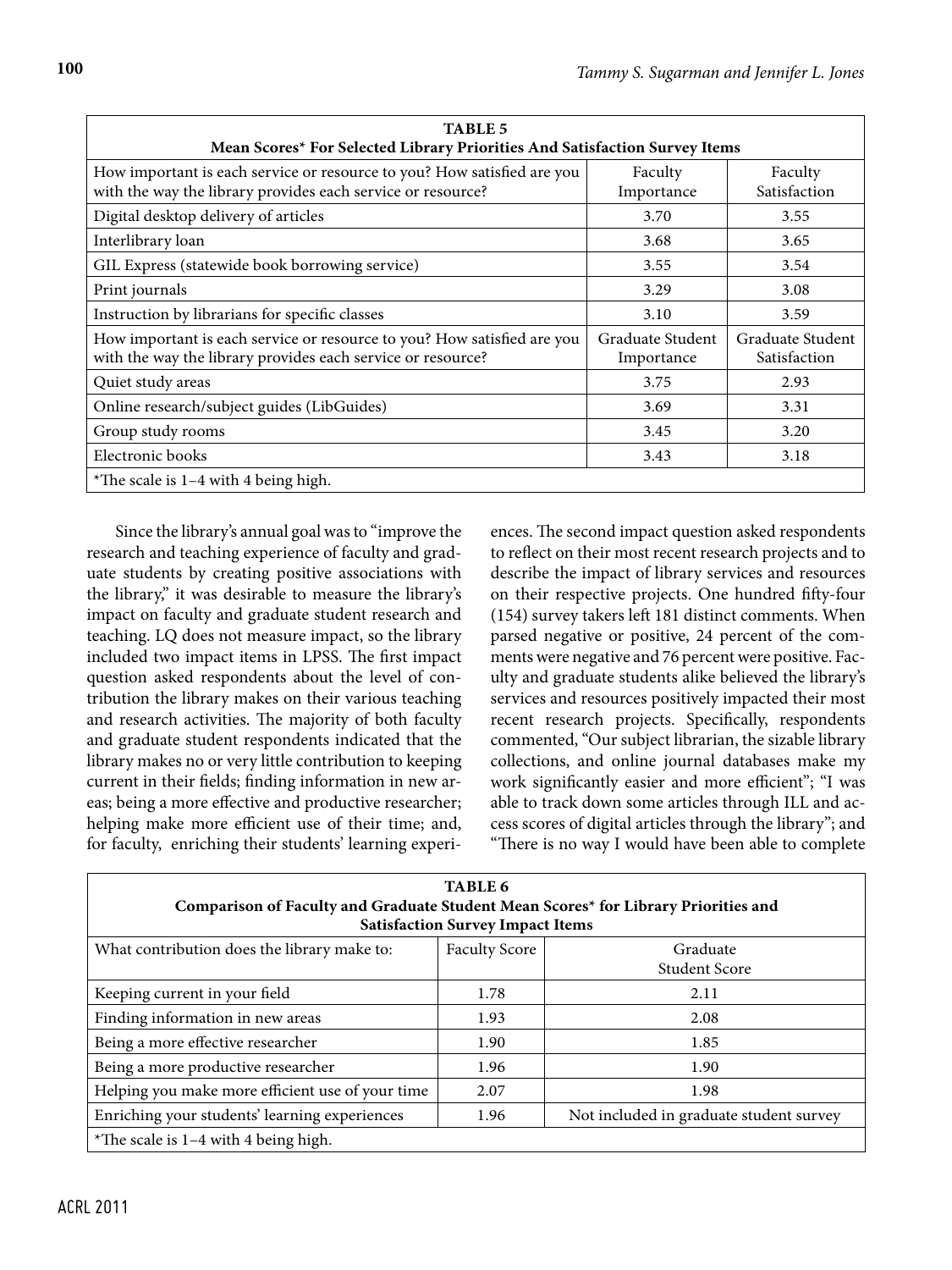my project without the considerable resources of the GSU Library."

#### **Discussion**

Survey results from both LQ and LPSS confirmed the library's impression that spaces in the library were not meeting the needs of graduate students. In 2005, prior to the library's renovation, graduate students' mean scores for LQ Library as Place items were low, as shown in Table 3. Scores increased on questions in this section in 2007, but in 2010, scores fell below 2007 levels; in category LP-3, quiet space for individual activities, scores actually fell below 2005 levels. It is not surprising that 2007 levels were higher than 2005 because 2007 was the year that the renovations of the library's spaces were completed and graduate students saw significant improvement in the physical appearance of the library. However, it was too soon for them to have assessed the adequacy of the space for their study and research needs. Three years later, in 2010, scores reflected the graduate students' perceptions that the library does not have quiet study space for their individual activities. Low scores on the statement regarding the library as "a comfortable and inviting location" most likely is a result of graduate students' perceptions that the library is a noisy, undergraduate social gathering space. Similarly, graduate student responses in LPSS revealed that while graduate students rate highly the importance of quiet study areas, their satisfaction with quiet study areas was rated much lower (table 5).

Findings from LPSS also revealed insight into the awareness, importance, and satisfaction of graduate students and faculty with the library›s collections and services.. In one area satisfaction was rated more highly than importance. Faculty and graduate students were highly satisfied with "instruction by librarians for specific classes," but each group ranked it of lower importance. This could indicate a need for more promotion of library instruction classes or could indicate that subject specialists are perhaps spending too much time on teaching classes that faculty and graduate students do not feel are very important to them. Other resources were rated similarly by faculty and graduate students with the exception of electronic books. Graduate students rated the importance of e-books much higher than faculty. However, the number of faculty who rated this resource with "not applicable" indicates they do not know about these resources and/or do not take advantage of them. The results of this part of the survey have been very useful in identifying resources and services that need additional promotion to raise awareness of them with these two user groups, and in beginning to examine the library's service and collection priorities, something that is important especially in light of the library's currently unfavorable budget situation.

Finally, as mentioned previously, LPSS was administered to gauge the impact of the library›s collections

| <b>TABLE 7</b>                                                                                                                              |                       |                                   |                         |                                     |  |  |  |
|---------------------------------------------------------------------------------------------------------------------------------------------|-----------------------|-----------------------------------|-------------------------|-------------------------------------|--|--|--|
| Comparison of Faculty and Graduate Student Mean Scores* for Selected Library Priorities and                                                 |                       |                                   |                         |                                     |  |  |  |
| <b>Satisfaction Survey Items</b>                                                                                                            |                       |                                   |                         |                                     |  |  |  |
| How important is each service or resource to you?<br>How satisfied are you with the way the library pro-<br>vides each service or resource? | Faculty<br>Importance | Graduate<br>Student<br>Importance | Faculty<br>Satisfaction | Graduate<br>Student<br>Satisfaction |  |  |  |
| Electronic books                                                                                                                            | 2.63                  | 3.43                              | $3.06***$               | 3.18                                |  |  |  |
| Print journals                                                                                                                              | 3.29                  | 3.24                              | 3.08                    | 3.26                                |  |  |  |
| Interlibrary loan                                                                                                                           | 3.68                  | 3.18                              | 3.65                    | 3.31                                |  |  |  |
| In-person assistance from a librarian                                                                                                       | 3.10                  | 3.46                              | 3.42                    | 3.46                                |  |  |  |
| One-on-one research appointment with a librarian                                                                                            | 2.46                  | $2.93**$                          | $3.67***$               | $3.52***$                           |  |  |  |
| Instruction by librarians for specific GSU classes                                                                                          | 3.10                  | 3.19                              | 3.59                    | 3.48                                |  |  |  |
| *The scale is $1-4$ with 4 being high.                                                                                                      |                       |                                   |                         |                                     |  |  |  |
|                                                                                                                                             |                       |                                   |                         |                                     |  |  |  |

\*\*One-third or more of respondents answered "not aware of this" for this item, which should be considered along with the score.

\*\*\*One-third or more of respondents answered "not applicable" for this item, which should be considered along with the score. One-third or more of respondents do not know about the service and/or do not take advantage of the service.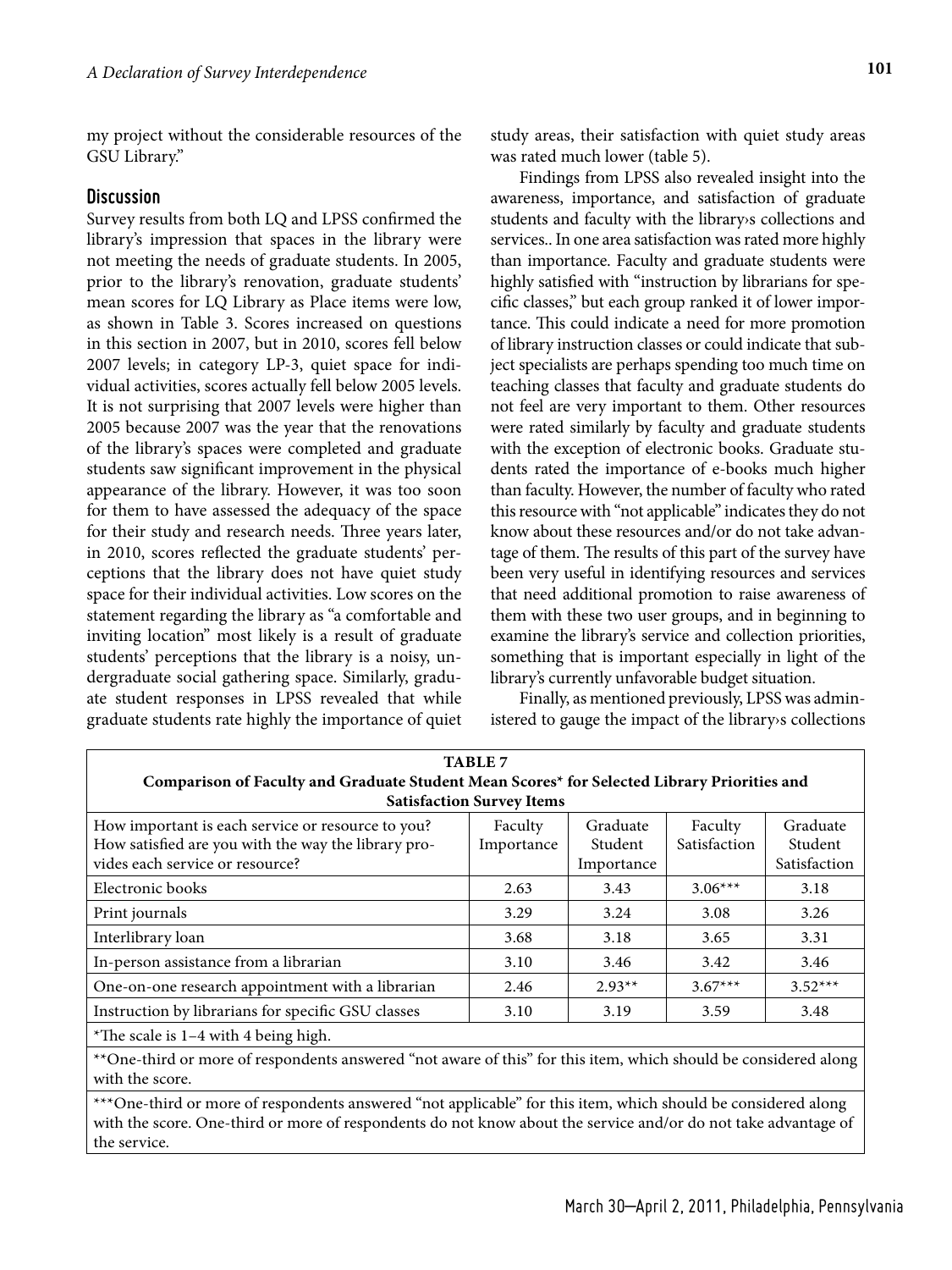and services on faculty and graduate students, something LQ does not do. Interestingly, the two impact questions included in LPSS provided contradictory results. Responses to the first impact question indicated that the majority of both faculty and graduate student respondents believe that the library makes no or very little impact on their teaching and research activities (see table 6). Responses to the second impact question showed that faculty and graduate students alike think the library's services and resources positively impacted their latest research projects. One explanation for the contradictory findings to the two impact questions is that there is disconnect between graduate student and faculty perceptions of ongoing support versus onetime, point-of-need support. For example, a graduate student appreciated that a subject librarian showed him how to subscribe to database search alerts during a research project (point-of-need), but forgets that the library provides the database (ongoing). The graduate student can reflect positively on the point-of-need experience, but does not recognize the ongoing support, and therefore does not give it a positive score. Another possible explanation for the findings is the wording of the questions. The first impact question suggested that the library could make the respondent more currently aware, effective, productive, and efficient. The second impact question focused on the researcher's latest project. The second impact question might have been interpreted as less offensive than the first, leading to a more positive reaction.

#### **Conclusion**

Based on the survey findings, the library has been focusing on three areas. The first is following up with graduate students on their study space preferences. The library led focus groups with graduate students, allowing them to discuss how they use space in the library and what their ideal library space would be like. The library also conducted a usage study on the library's fifty-seat quiet study room to investigate whether to convert it to a graduate-student-only study room. Findings showed that converting the room would not be a good solution, but the information collected gave the library other ideas to consider. These include moving all furniture conducive to group study from the library›s designated silent floor in order to make it quieter, and converting a smaller room in the library to graduate-student-only space while making no changes to the current quiet study room.

Another finding the library has chosen to concentrate on is faculty and graduate students' lack of awareness of some library services and resources. By asking about their communication preferences in LPSS, the library learned how better to market the identified services and resources. As a result, the library's creative manager has incorporated some faculty and graduate student communication preferences into the library's 2011 marketing plan. Additionally, the library has made an effort to reach out to faculty and graduate students using new methods, such as monthly seminars for faculty and a coffee reception for graduate students.

One awareness finding in particular, the library blog, has prompted the library to make improvements to the blog. In the past, library employees' blog posts primarily were announcements about new databases, reference titles, and the library's hours. Now, in addition to announcements, library employees regularly post content that highlights the research interests and scholarly activities of faculty and graduate students. The library launched a redesigned website in August 2010 and made the blog a prominent feature of the home page. These changes have resulted in greater awareness and increased readership. During calendar year 2009, the blog received 5,816 visits and 11,250 page views. In 2010, there were 39,465 visits and 67,842 page views, increases of 579 percent and 503 percent, respectively.

A final area of focus for the library is to conduct discussions with faculty. The library plans to talk to faculty about their research activities and processes in order to better understand the discrepancy between the two LPSS impact questions.

For libraries considering developing their own customized survey instruments, the major suggestion is to partner with the campus office of institutional research or a similar unit. This office employs experts in survey design who can help compose survey items that improve clarity, eliminate bias, and promote survey completion. Additionally, the office may be able to help schedule the survey to improve the response rate, draw random samples from populations, administer the survey, and analyze the results.

Administering two surveys simultaneously was the right decision for Georgia State University Library. The library gathered the relevant information needed for its annual institutional effectiveness report, while also continuing to track trends in service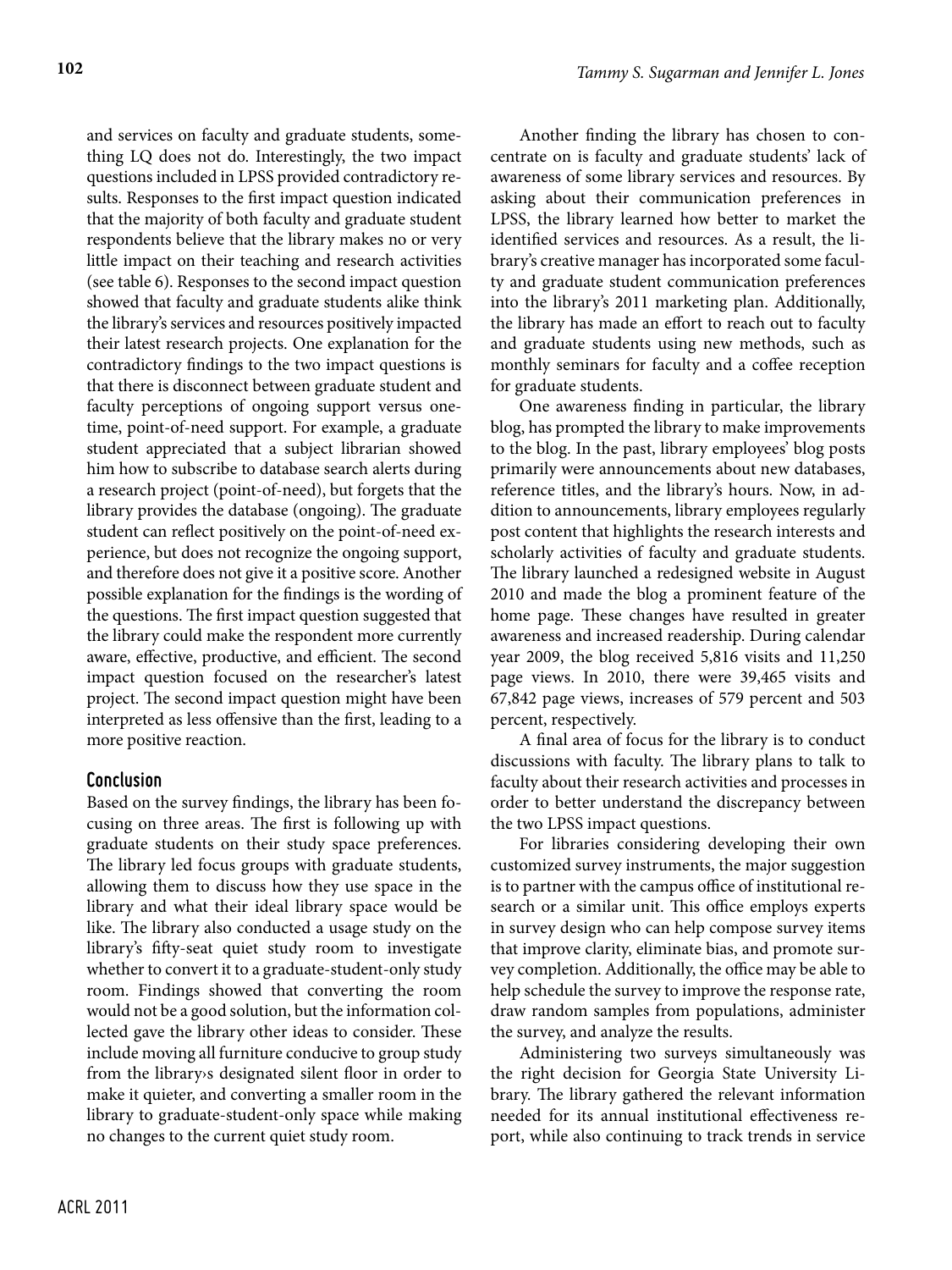quality over time. Another benefit was eliminating the potential for survey fatigue among faculty and graduate students. If the library had not chosen to run two different surveys at the same time, another survey would have been sent to the same populations next year, with the possibility that some individuals would be asked to complete a second library survey within a short timeframe. Receiving the survey results at the same time allowed for useful comparisons of responses, and data from both surveys has helped to inform the library's plans for future use and user studies and awareness, space, and service improvements.

## **Appendix 1 Library Priorities and Satisfaction Survey—Faculty**

| 1. If the book you need for your work is not<br>available or on the shelf in the<br>University Library, what do you do? | Never                            | Sometimes      | Often          | Always                      |                         |
|-------------------------------------------------------------------------------------------------------------------------|----------------------------------|----------------|----------------|-----------------------------|-------------------------|
| Recall the book                                                                                                         |                                  |                |                |                             |                         |
| Request through interlibrary loan                                                                                       |                                  |                |                |                             |                         |
| Request through GIL Express                                                                                             |                                  |                |                |                             |                         |
| Request the library purchase the book                                                                                   |                                  |                |                |                             |                         |
| Purchase myself                                                                                                         |                                  |                |                |                             |                         |
| Borrow from a colleague                                                                                                 |                                  |                |                |                             |                         |
| Find another book to use                                                                                                |                                  |                |                |                             |                         |
| Other. Please specify:                                                                                                  |                                  |                |                |                             |                         |
|                                                                                                                         |                                  |                |                |                             |                         |
| 2. What contribution does the library<br>make to:                                                                       | $1$ No<br>Contribution<br>at all | $\overline{2}$ | $\overline{3}$ | 4 Major<br>Contribution     |                         |
| Keeping current in your field                                                                                           |                                  |                |                |                             |                         |
| Finding information in new areas                                                                                        |                                  |                |                |                             |                         |
| Being a more effective researcher                                                                                       |                                  |                |                |                             |                         |
| Being a more productive researcher                                                                                      |                                  |                |                |                             |                         |
| Helping you make more efficient use of your<br>time                                                                     |                                  |                |                |                             |                         |
| Enriching your students' learning experiences                                                                           |                                  |                |                |                             |                         |
|                                                                                                                         |                                  |                |                |                             |                         |
| 3. How important is each service or<br>resource to you?                                                                 | 1 Not at all<br>important        | $\overline{2}$ | 3              | $\overline{4}$<br>Essential | Not<br>aware<br>of this |
| Electronic books                                                                                                        |                                  |                |                |                             |                         |
| Print journals                                                                                                          |                                  |                |                |                             |                         |
| Library news blog                                                                                                       |                                  |                |                |                             |                         |
| Subject librarians                                                                                                      |                                  |                |                |                             |                         |
| Special Collections & Archives                                                                                          |                                  |                |                |                             |                         |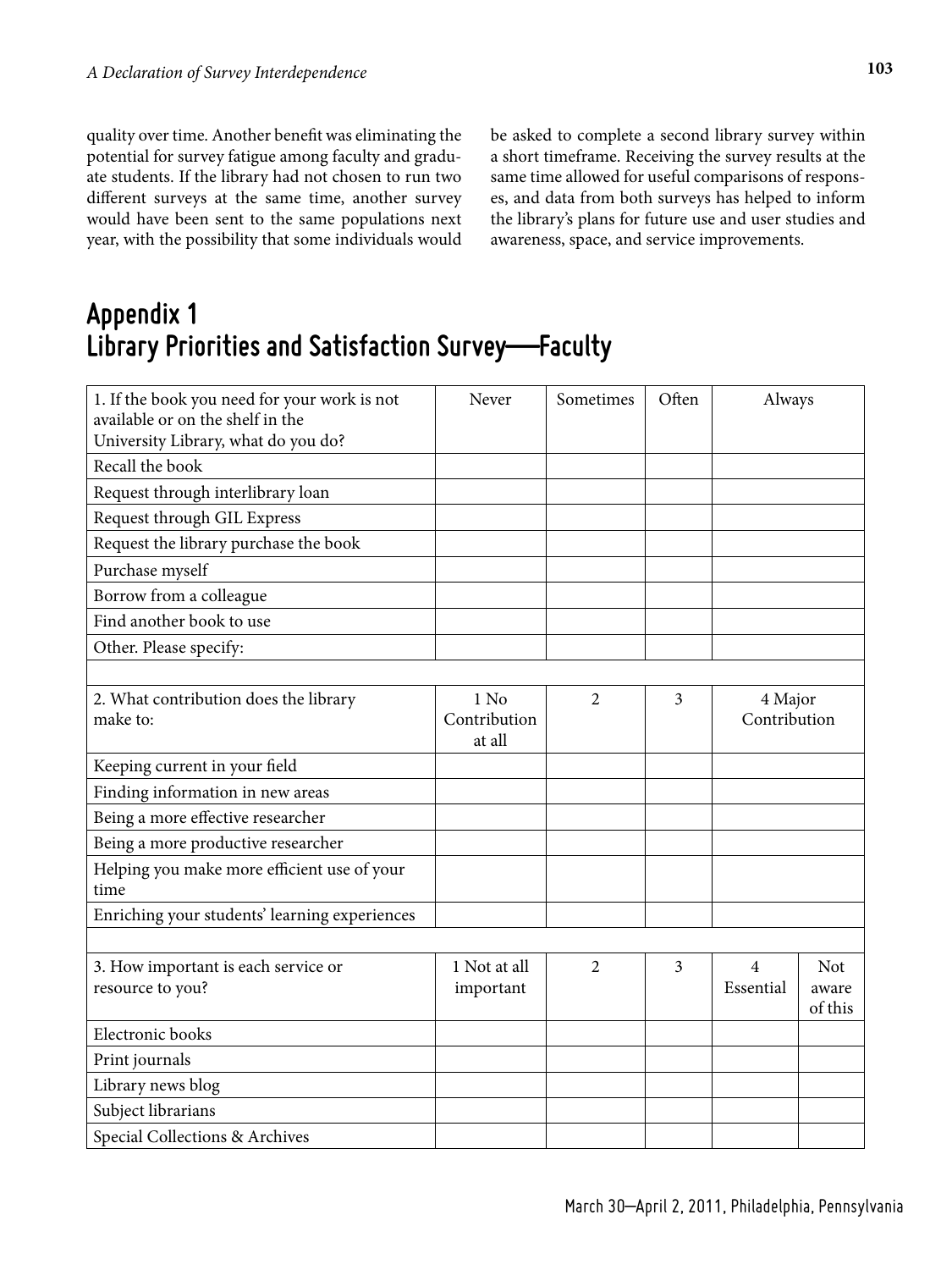| 3. How important is each service or<br>resource to you?                                   | 1 Not at all<br>important | $\overline{2}$ | 3 | 4<br>Essential      | <b>Not</b><br>aware<br>of this |
|-------------------------------------------------------------------------------------------|---------------------------|----------------|---|---------------------|--------------------------------|
| Center for Research Libraries                                                             |                           |                |   |                     |                                |
| Digital desktop delivery of articles                                                      |                           |                |   |                     |                                |
| Interlibrary Loan                                                                         |                           |                |   |                     |                                |
| <b>GIL Express</b>                                                                        |                           |                |   |                     |                                |
| In-person assistance from a librarian                                                     |                           |                |   |                     |                                |
| Online assistance from a librarian (Ask A<br>Librarian)                                   |                           |                |   |                     |                                |
| One-on-one research appointment with a<br>librarian                                       |                           |                |   |                     |                                |
| Instruction by librarians for specific GSU<br>classes                                     |                           |                |   |                     |                                |
| Instruction by librarians not specific to GSU<br>classes (e.g., EndNote workshops)        |                           |                |   |                     |                                |
|                                                                                           |                           |                |   |                     |                                |
| 4. How satisfied are you with the way the li-<br>brary provides each service or resource? | 1 Not at all<br>satisfied | $\overline{2}$ | 3 | 4 Very<br>satisfied | <b>NA</b>                      |
| Electronic books                                                                          |                           |                |   |                     |                                |
| Print journals                                                                            |                           |                |   |                     |                                |
| Library news blog                                                                         |                           |                |   |                     |                                |
| Subject librarians                                                                        |                           |                |   |                     |                                |
| Special Collections & Archives                                                            |                           |                |   |                     |                                |
| Center for Research Libraries                                                             |                           |                |   |                     |                                |
| Digital desktop delivery of articles                                                      |                           |                |   |                     |                                |
| Interlibrary Loan                                                                         |                           |                |   |                     |                                |
| <b>GIL Express</b>                                                                        |                           |                |   |                     |                                |
| In-person assistance from a librarian                                                     |                           |                |   |                     |                                |
| Online assistance from a librarian (Ask A<br>Librarian)                                   |                           |                |   |                     |                                |
| One-on-one research appointment with a<br>librarian                                       |                           |                |   |                     |                                |
| Instruction by librarians for specific GSU<br>classes                                     |                           |                |   |                     |                                |
| Instruction by librarians not specific to GSU<br>classes (e.g., EndNote workshops)        |                           |                |   |                     |                                |

## 5. Please rate your overall satisfaction with the library.

| 1 Not at all | ∸ |  | 6 Very    |
|--------------|---|--|-----------|
| satisfied    |   |  | satisfied |
|              |   |  |           |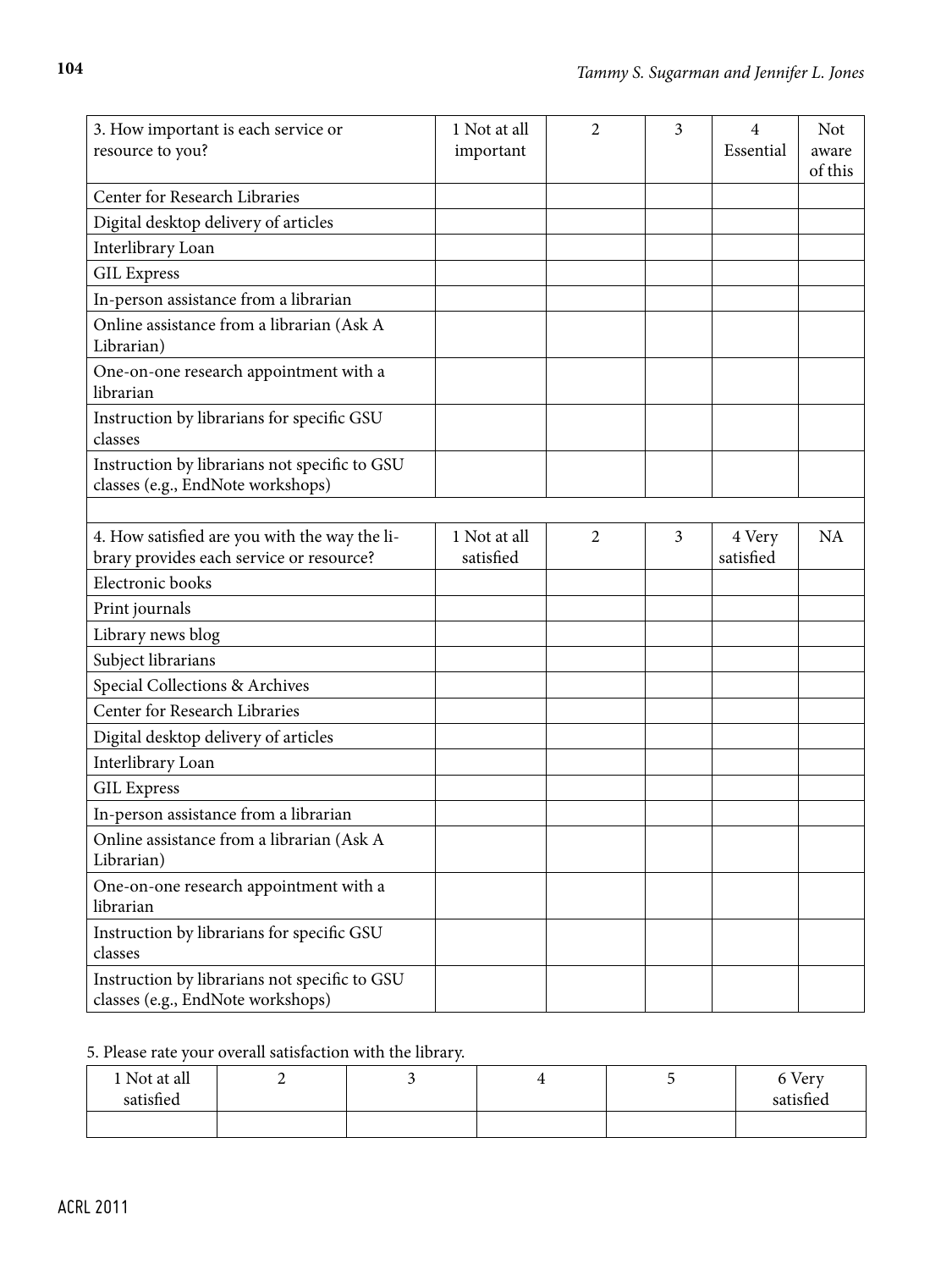6. Thinking about your last research project, tell us about the impact library services and resources made on that project.

7. How would you like to learn about library services and resources? Choose your preferences below. Choose all that apply.

- $\Box$  Colleagues/Friends
- Campus email from Mailgroup Postmaster
- $\Box$  Library blogs
- $\Box$  Library brochures
- **D** Your subject librarian
- $\Box$  Library instruction sessions
- **I** Library programs/events
- $\Box$  Library service desk
- $\Box$  Library website
- Displays/exhibits on Library North 1
- $\Box$  The Signal
- **D** Stall Times
- $\Box$  The GSU home page banner
- $\Box$  Twitter
- □ Facebook
- $\Box$  iTunesU
- YouTube
- Other. Please specify:
- 8. Have you visited the physical library buildings during the last calendar year?
- □ Yes
- □ No [SKIP LOGIC. If no, skip to 8.A.]
- $\Box$  I do not wish to answer.

8.A. [If answered no to question 8:] Why haven't you visited the library?

9. While there are challenges to implementing any new service or resource, the library remains interested in knowing what services and resources that you find useful, beyond what is already provided. Of the following, please choose the ONE item you would find most useful.

- $\Box$  A request/delivery service for print materials to be delivered to your department
- $\Box$  A request/hold service for books to be retrieved and set aside for you to pick up at the library
- $\Box$  A dedicated room in the library that you can use to meet with students
- $\Box$  A service through which the library will obtain the research resources you request within 48 hours
- **Other.** Please specify:

Please answer a few questions about yourself.

- 10. Sex:
- $\Box$  Female
- $\Box$  Male
- 11. Ethnicity:
- American Indian
- $\Box$  Asian
- $\Box$  Black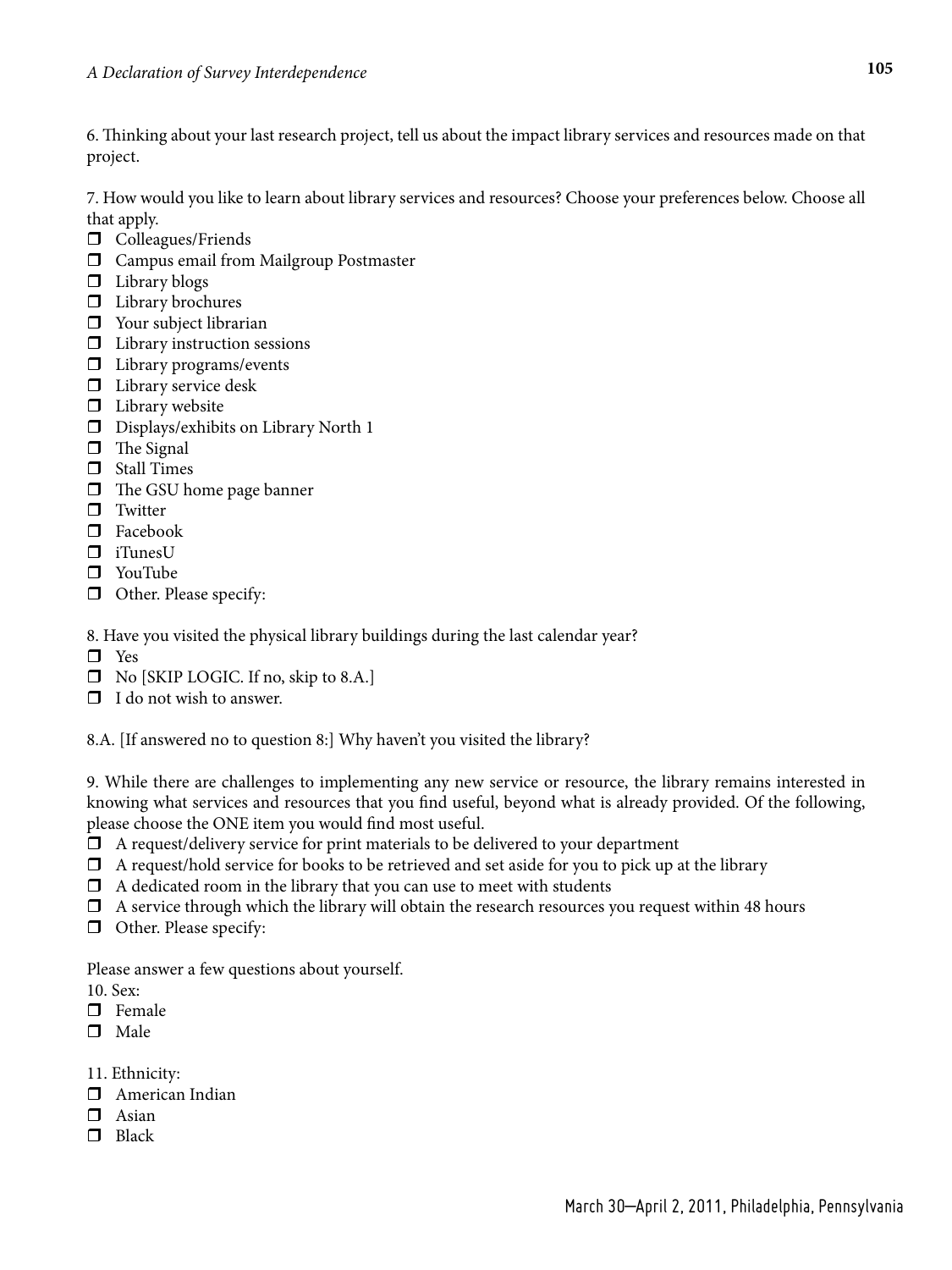- $\Box$  Latino/a
- $\Box$  Multiracial
- Pacific Islander/Native Hawaii
- **D** White
- **O** Other

12. Age: \_\_\_\_\_\_\_

- 13. Discipline:
- **D** Business
- **Communication/Journalism**
- **D** Education
- $\Box$  Health Sciences
- $\Box$  Humanities
- $\Box$  Interdisciplinary Studies
- **D** Performing and Fine Arts
- $\Box$  Policy Studies
- □ Science/Math/Computer Science
- Social Sciences/Psychology

14. Position: Select the option that BEST describes you.

- Adjunct
- □ Lecturer
- **I**nstructor
- **D** Assistant Professor
- **Associate Professor**
- **D** Professor
- $\Box$  Other academic status
- 15. Are you:
- **Non-tenure track**
- $\Box$  Tenure track
- $\Box$  Tenured

16. Please enter any comments you wish to share about the library.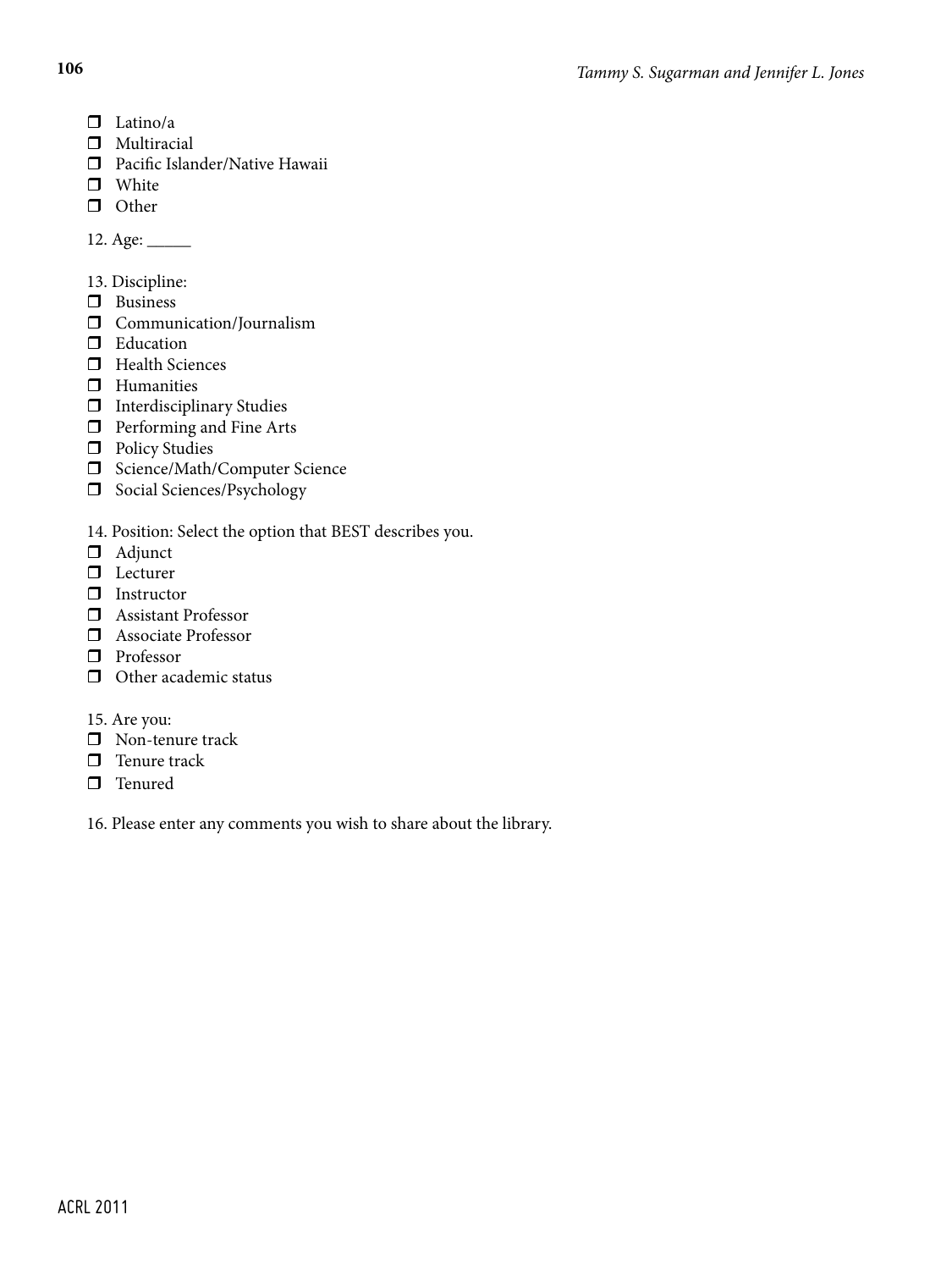## **Appendix 2 Library Priorities and Satisfaction Survey—Graduate Students**

| 1. If the book you need for your work is<br>not available or on the shelf in the<br>University Library, what do you do? | Never                     | Sometimes      | Often | Always                      |                        |
|-------------------------------------------------------------------------------------------------------------------------|---------------------------|----------------|-------|-----------------------------|------------------------|
| Recall the book                                                                                                         |                           |                |       |                             |                        |
| Request through interlibrary loan                                                                                       |                           |                |       |                             |                        |
| Request through GIL Express                                                                                             |                           |                |       |                             |                        |
| Request the library purchase the book                                                                                   |                           |                |       |                             |                        |
| Purchase myself                                                                                                         |                           |                |       |                             |                        |
| Borrow from a colleague                                                                                                 |                           |                |       |                             |                        |
| Find another book to use                                                                                                |                           |                |       |                             |                        |
| Other. Please specify:                                                                                                  |                           |                |       |                             |                        |
|                                                                                                                         |                           |                |       |                             |                        |
| 2. What contribution does the library                                                                                   | $1$ No                    | $\overline{2}$ | 3     | 4 Major                     |                        |
| make to:                                                                                                                | contribution              |                |       |                             | contribution           |
|                                                                                                                         | at all                    |                |       |                             |                        |
| Keeping current in your field                                                                                           |                           |                |       |                             |                        |
| Finding information in new areas                                                                                        |                           |                |       |                             |                        |
| Being a more effective researcher                                                                                       |                           |                |       |                             |                        |
| Being a more productive researcher                                                                                      |                           |                |       |                             |                        |
| Helping you make more efficient use of                                                                                  |                           |                |       |                             |                        |
| your time                                                                                                               |                           |                |       |                             |                        |
|                                                                                                                         |                           |                |       |                             |                        |
| 3. How important is each service or<br>resource to you?                                                                 | 1 Not at all<br>important | $\overline{2}$ | 3     | $\overline{4}$<br>Essential | <b>Not</b><br>aware of |
|                                                                                                                         |                           |                |       |                             | this                   |
| Electronic books                                                                                                        |                           |                |       |                             |                        |
| Print journals                                                                                                          |                           |                |       |                             |                        |
| Online research/subject guides                                                                                          |                           |                |       |                             |                        |
| Library news blog                                                                                                       |                           |                |       |                             |                        |
| Subject librarians                                                                                                      |                           |                |       |                             |                        |
| Special Collections & Archives                                                                                          |                           |                |       |                             |                        |
| Center for Research Libraries                                                                                           |                           |                |       |                             |                        |
| Interlibrary Loan                                                                                                       |                           |                |       |                             |                        |
| <b>GIL Express</b>                                                                                                      |                           |                |       |                             |                        |
| In-person assistance from a librarian                                                                                   |                           |                |       |                             |                        |
| Online assistance from a librarian (Ask<br>A Librarian)                                                                 |                           |                |       |                             |                        |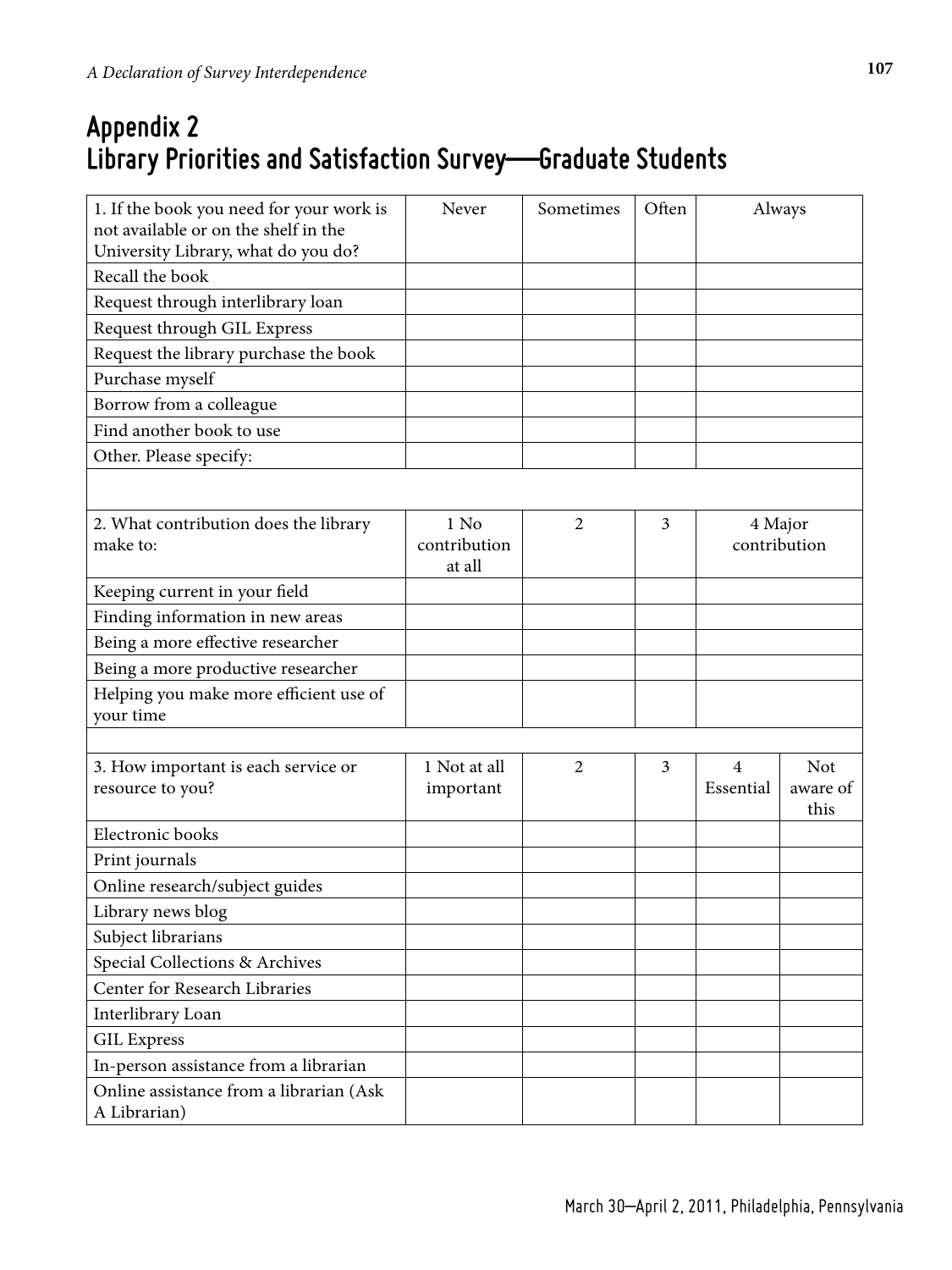| 3. How important is each service or<br>resource to you?                                    | 1 Not<br>at all<br>important | $\overline{2}$ | $\overline{3}$ | $\overline{4}$<br>Essential | <b>Not</b><br>aware of<br>this |
|--------------------------------------------------------------------------------------------|------------------------------|----------------|----------------|-----------------------------|--------------------------------|
| One-on-one research appointment with<br>a librarian                                        |                              |                |                |                             |                                |
| Instruction by librarians for specific GSU<br>classes                                      |                              |                |                |                             |                                |
| Instruction by librarians not specific to<br>GSU classes (e.g., EndNote workshops)         |                              |                |                |                             |                                |
| Group study rooms                                                                          |                              |                |                |                             |                                |
| Quiet study areas                                                                          |                              |                |                |                             |                                |
|                                                                                            |                              |                |                |                             |                                |
| 4. How satisfied are you with the way<br>the library provides each service or<br>resource? | 1<br>Not at all<br>satisfied | 2              | 3              | 4 Very<br>Satisfied         | NA                             |
| Electronic books                                                                           |                              |                |                |                             |                                |
| Print journals                                                                             |                              |                |                |                             |                                |
| Online research/subject guides                                                             |                              |                |                |                             |                                |
| Library news blog                                                                          |                              |                |                |                             |                                |
| Subject librarians                                                                         |                              |                |                |                             |                                |
| Special Collections & Archives                                                             |                              |                |                |                             |                                |
| Center for Research Libraries                                                              |                              |                |                |                             |                                |
| Interlibrary Loan                                                                          |                              |                |                |                             |                                |
| <b>GIL Express</b>                                                                         |                              |                |                |                             |                                |
| In-person assistance from a librarian                                                      |                              |                |                |                             |                                |
| Online assistance from a librarian (Ask<br>A Librarian)                                    |                              |                |                |                             |                                |
| One-on-one research appointment with<br>a librarian                                        |                              |                |                |                             |                                |
| Instruction by librarians for specific GSU<br>classes                                      |                              |                |                |                             |                                |
| Instruction by librarians not specific to<br>GSU classes (e.g., EndNote workshops)         |                              |                |                |                             |                                |
| Group study rooms                                                                          |                              |                |                |                             |                                |
| Quiet study areas                                                                          |                              |                |                |                             |                                |

### 5. Please rate your overall satisfaction with the library.

| 1 Not at all | ∸ |  | 6 Very    |
|--------------|---|--|-----------|
| satisfied    |   |  | satisfied |
|              |   |  |           |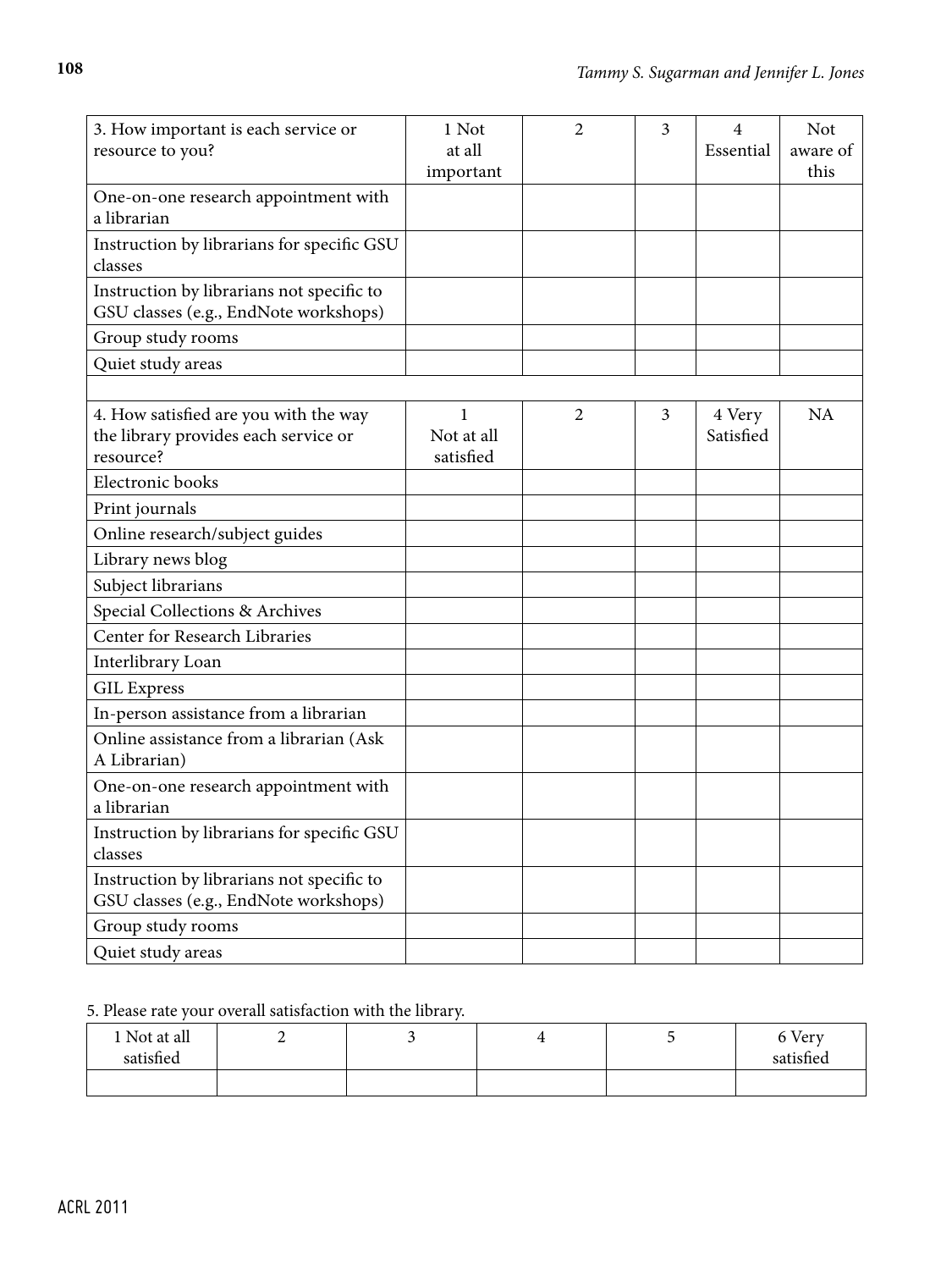6. Thinking about your last research project, tell us about the impact library services and resources made on that project.

7. How would you like to learn about library services and resources? Choose your preferences below. Choose all that apply.

- $\Box$  Colleagues/Friends
- Campus email from Mailgroup Postmaster
- $\Box$  Library blogs
- $\Box$  Library brochures
- **D** Your subject librarian
- $\Box$  Library instruction sessions
- $\square$  Library programs/events
- $\Box$  Library service desk
- $\Box$  Library website
- Displays/exhibits on Library North 1
- $\Box$  The Signal
- **D** Stall Times
- $\Box$  The GSU home page banner
- $\Box$  Twitter
- □ Facebook
- $\Box$  iTunesU
- YouTube
- Other. Please specify:
- 8. Have you visited the physical library buildings during the last calendar year?
- □ Yes
- □ No [SKIP LOGIC. If no, skip to 8.A.]
- $\Box$  I do not wish to answer.

8.A. [If answered no to question 8:] Why haven't you visited the library?

#### 9. Please rate your satisfaction with study space in the library.

| 1 Not at all satisfied |  | Very satisfied<br>$\Delta$ |
|------------------------|--|----------------------------|
|                        |  |                            |

10. Please share your comments about study space within the library.

11. While there are challenges to implementing any new service or resource, the library remains interested in knowing what services and resources that you find useful, beyond what is already provided. Of the following, please choose the ONE item you would find most useful.

- $\Box$  Study area in the library specifically for graduate students
- $\Box$  A request/delivery service for print materials to be delivered to your department
- $\Box$  A request/hold service for books to be retrieved and set aside for you to pick up at the library
- $\Box$  A dedicated room in the library that you can use to meet with students you teach
- A service through which the library will obtain the research resources you request within 48 hours
- **Other.** Please specify: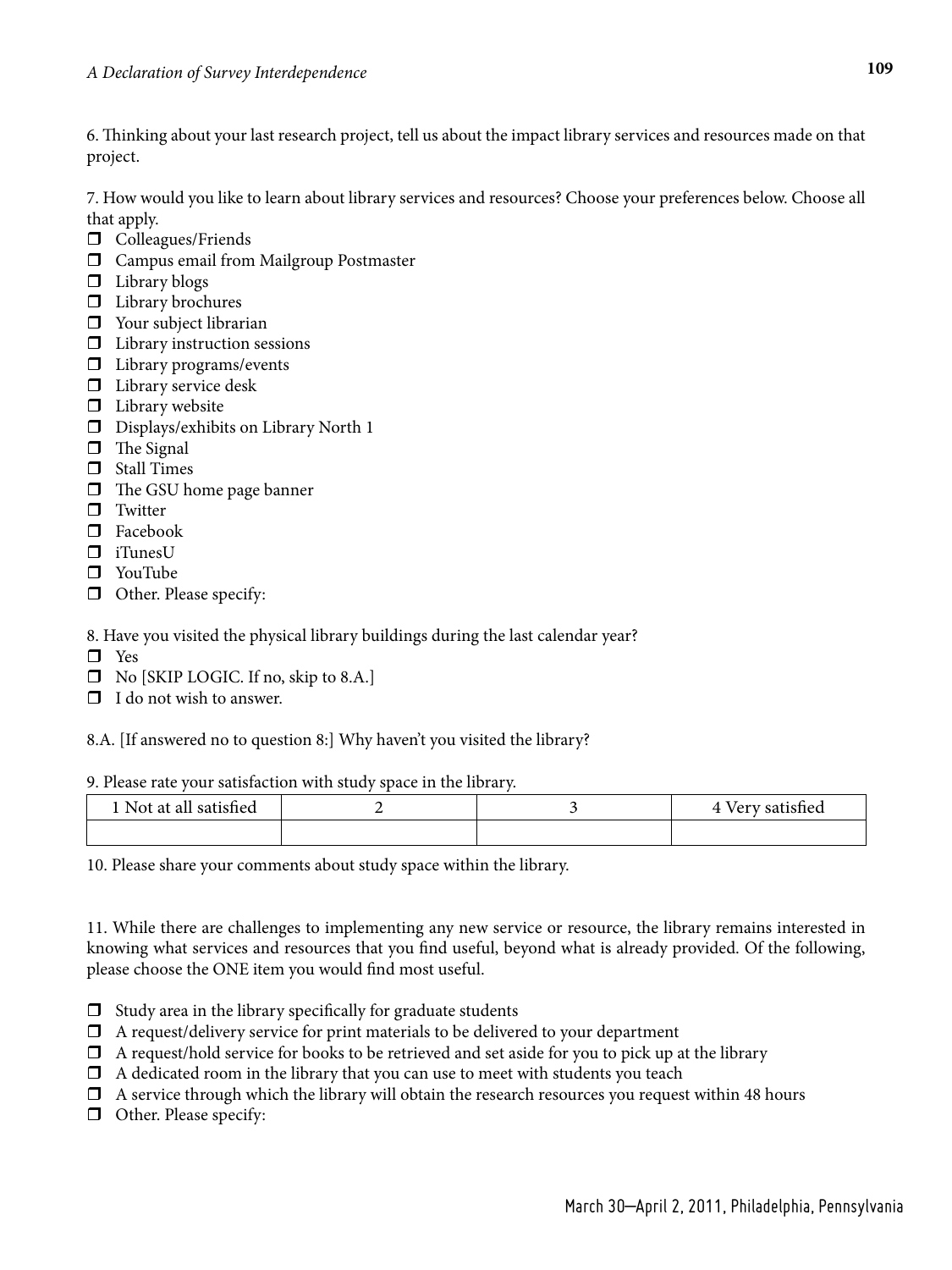Please answer a few questions about yourself.

- 12. Sex:
- $\Box$  Female
- $\Box$  Male

13. Ethnicity:

- American Indian
- $\Box$  Asian
- $\Box$  Black
- $\Box$  Latino/a
- $\Box$  Multiracial
- **D** Pacific Islander/Native Hawaii
- **D** White
- **O** Other

14. Age: \_\_\_\_\_

- 15. Discipline:
- **D** Business
- **Communication/Journalism**
- **Education**
- $\Box$  Health Sciences
- $\Box$  Humanities
- $\Box$  Interdisciplinary Studies
- $\hfill\Box$  <br> Performing and Fine Arts
- $\Box$  Policy Studies
- □ Science/Math/Computer Science
- Social Sciences/Psychology
- 16. Position: Select the option that BEST describes you.
- **D** Master
- $\Box$  Doctoral
- $\Box$  Non-degree or undecided
- **O** Other academic status
- 17. Are you a GRA or GTA?
- **D** Yes
- $\square$  No

18. Please enter any comments you wish to share about the library.